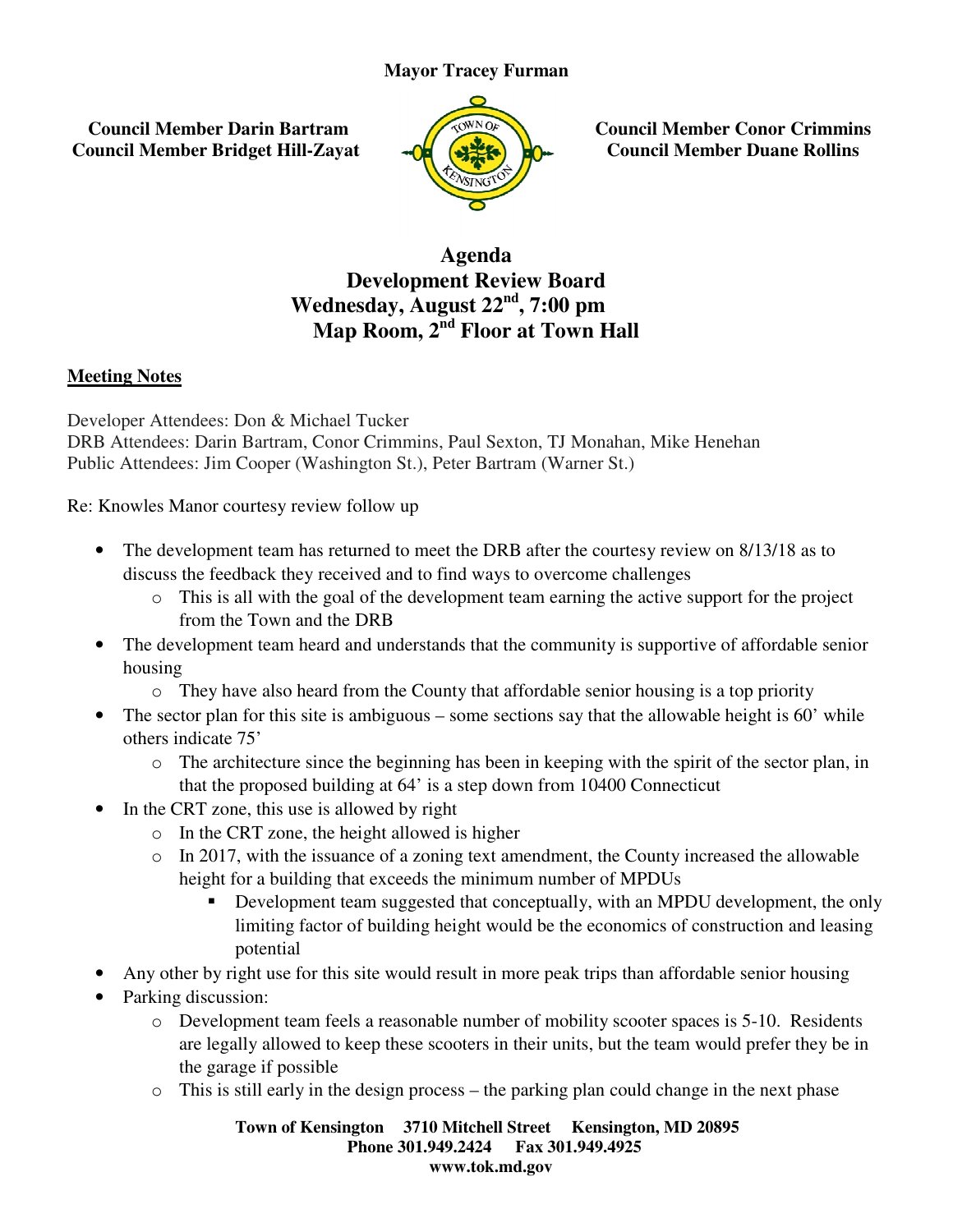- o Typical parking allocation for senior housing is 1 spot per 2 units
	- This can be lowered for affordable senior housing
- o Development team said that the County is supportive of a parking waiver, if they ask for one
- Ingress / Egress discussion:
	- o If the Town wants them, the development team is willing to advocate for, and supply, a channelizer system on Knowles to prevent left turns into and out of the property.
	- o DRB wonders if we are too early in the process to prescribe a solution for a problem that has yet to be defined
		- Should we see how traffic flows into and out of the building after the project is delivered, and then provide a solution if a problem arises?
		- Should we eliminate the no left turn restriction as a way to keep additional cars off neighborhood streets?
			- Development team concerned about the safety for their residents of making this maneuver
	- o They reiterated that they can control how, and from where, their vendors access the property, but cannot do that for visitors
- Trash/Recycling and Move in/outs are intended to be done inside the garage. Pick-ups and deliveries could be done inside the garage as there will be a video connection between the garage door and the front office
- The development team has committed to providing a greatly improved streetscape experience inline with, and exceeding, that which is outlined in the sector plan – this will set the tone for future projects. As the design progresses, they will focus on landscaping, hardscape materials, benches, bike racks, activating their building frontage
	- o There is one first floor unit, currently listed as a 2 bedroom, that looks out at the sidewalk. If the shades are closed, how will this affect the look of the building? If the shades are open, how will this affect privacy/use of the space?
- The development team confirm that there will be no vinyl siding on any elevation of the building
	- o Vinyl windows are commonly used, and are expected here
		- Current renderings show dark colored windows, instead of the more common and less expensive white
	- o Any siding would be cementitious
	- o Front façade to be stone and brick. There will also be green screen features.
		- The development team has researched the ideal vegetative varieties for this application and will plant and maintain it
	- o No plans for EIFS
- The development team has offered the following revisions/concessions:
	- o Rideshare van to be purchased by the property. Might be driven by a volunteer or staff member
	- o Transit screen Metro us, RideOn, Marc, car-share service. Believes it would reduce trip generation by making people able to rely on it, and feel less need for a car
	- o Increased visitor parking Maybe increase visitor spots from 5 to 10, at expense of leased parking to residents. Reevaluate visitor parking bi-annually
	- o Continued pursuit of offsite parking. Has received letter from 10400 (Scott Norwitz) indicating interest in leasing spaces. Could have staff park off-site
	- o No left turn. Maybe plastic channelizers
		- **Town of Kensington 3710 Mitchell Street Kensington, MD 20895 Phone 301.949.2424 Fax 301.949.4925 www.tok.md.gov**